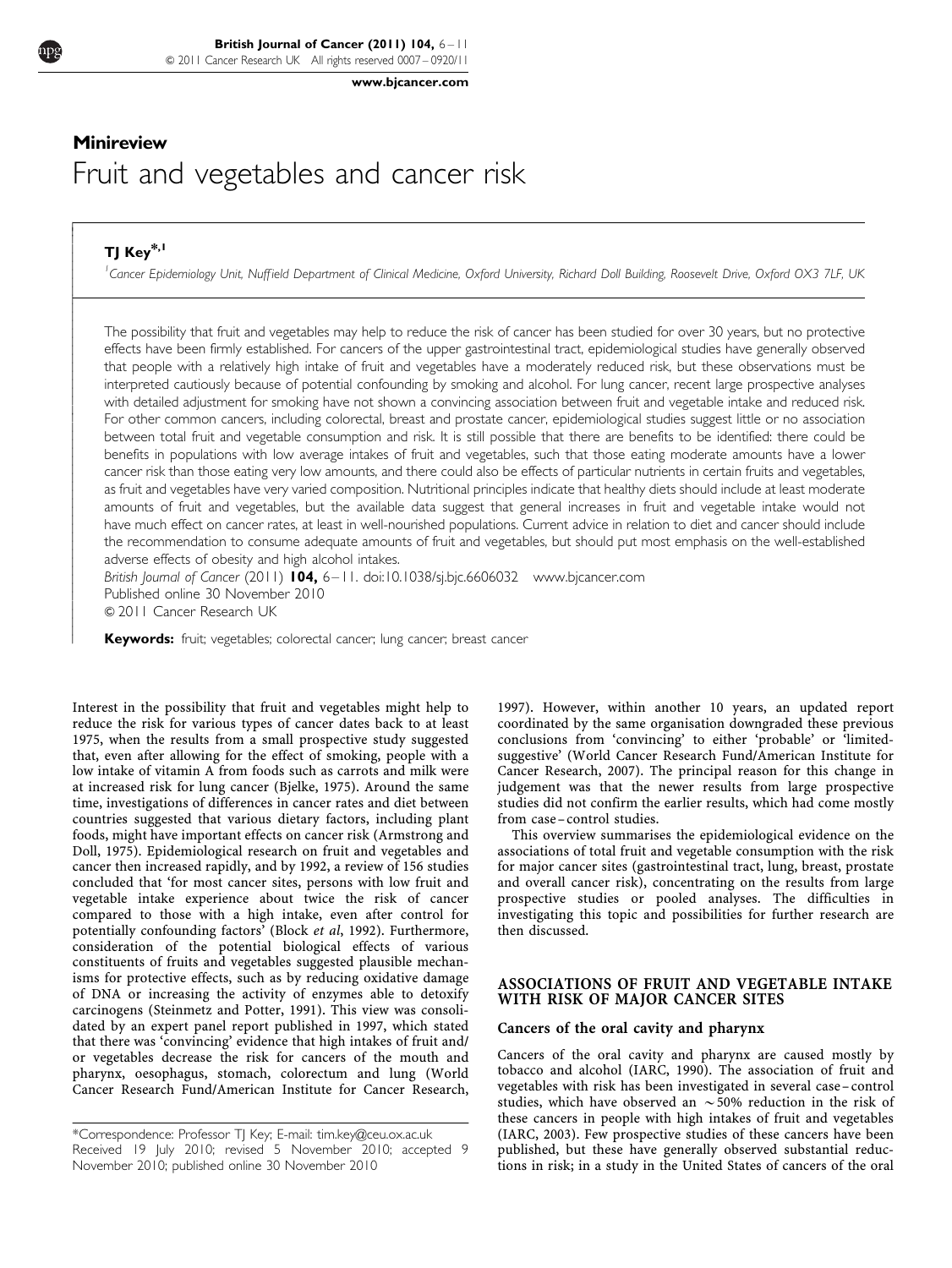cavity, pharynx and larynx, [Freedman](#page-4-0) et al (2008a) reported that, compared with people who consumed  $\sim$  1.5 portions of fruit and vegetables each day, people with intakes of  $\sim$  5.8 portions per day had a relative risk of 0.71 (95% CI 0.55–0.92), and in a study in Europe of squamous cell cancers of the oral cavity, pharynx, larynx (and oesophagus), [Boeing](#page-4-0) et al (2006) reported that people with a high intake of fruit and vegetables ( $\sim$  7.7 portions per day) had a relative risk of 0.60 (95% CI 0.37–0.99) compared with those with a relatively low intake ( $\sim$ 2.5 portions per day). Thus, the observational data are consistent with the hypothesis that relatively high intakes of fruit and vegetables reduce the risk for these cancers, but this interpretation is based on a rather small number of cases (787 cases in [Freedman](#page-4-0) et al, 2008a; 352 cases in [Boeing](#page-4-0) et al, 2006). Furthermore, tobacco and alcohol cause large increases in the risk for these cancers and are usually associated with low intakes of fruit and vegetables [\(Serdula](#page-5-0) et al, 1996); therefore, although the statistical analyses of epidemiological studies adjust as carefully as possible for smoking and alcohol, it is possible that the observed associations with fruit and vegetables are really due to tobacco and alcohol – so-called 'residual confounding'.

#### Oesophageal cancer

There are two main types of oesophageal cancer: squamous cell carcinoma and adenocarcinoma. Smoking is a causal factor for both types, alcohol is an important risk factor for squamous cell carcinoma and obesity and gastro-oesophageal reflux are important risk factors for adenocarcinoma ([Stewart and Kleihues,](#page-5-0) [2003](#page-5-0)). The possible role of fruit and vegetables has been investigated in several case– control studies, which on average have observed that people with relatively high intakes of fruit and vegetables have a 40–50% lower risk of total oesophageal cancer than people with low intakes of fruit and vegetables [\(IARC, 2003\)](#page-4-0). The few prospective data available suggest that fruit and vegetables are inversely associated with the risk for squamous cell carcinoma, but not with the risk for adenocarcinoma ([Freedman](#page-4-0) et al, 2007; [Yamaji](#page-5-0) et al, 2008). Therefore, the data are consistent with the hypothesis that adequate intakes of fruit and vegetables reduce the risk for squamous cell carcinoma of the oesophagus, but it is still possible that the association seen is due to residual confounding by smoking and alcohol.

#### Stomach cancer

The risk of stomach cancer is increased by chronic infection with Helicobacter pylori, and there is substantial evidence that risk is increased by high intakes of salt-preserved foods and salt [\(WHO,](#page-5-0) [2003](#page-5-0)). There is a longstanding hypothesis that risk may be reduced by adequate intakes of fruit and vegetables, perhaps due to their content of antioxidant nutrients such as vitamin C. Data from case–control studies support this hypothesis [\(IARC, 2003\)](#page-4-0), but the results from prospective studies have mostly shown weak or null associations ([IARC, 2003](#page-4-0); [World Cancer Research Fund/American](#page-5-0) [Institute for Cancer Research, 2007;](#page-5-0) [Freedman](#page-4-0) et al, 2008b). Overall, therefore, the evidence does not suggest that fruit and vegetables reduce the risk of stomach cancer, at least in relatively well-nourished populations.

# Colorectal cancer

Diet is thought to have a major role in the aetiology of colorectal cancer, but the relevant components of diet are still not well understood. The incidence of this cancer is generally high in populations with high intakes of meat and low intakes of staple plant foods ([Armstrong and Doll, 1975](#page-4-0)), and it has long been suggested that dietary fibre might reduce risk ([Burkitt, 1971\)](#page-4-0). Fruit and vegetables are rich in dietary fibre and, although there are



other important sources such as unrefined cereals, it might be expected that if dietary fibre reduces the risk of colorectal cancer, then a reduction in risk would be observed in association with high intakes of fruit and vegetables. However, although one large prospective study of dietary fibre and colorectal cancer risk has found an inverse association with risk (1721 cases, [Bingham](#page-4-0) et al, [2005](#page-4-0)), the results of other large prospective studies have been less clear (8081 cases, Park et al[, 2005](#page-5-0); 2110 cases, [Nomura](#page-5-0) et al, 2007; 2974 cases, [Schatzkin](#page-5-0) et al, 2007), and large prospective studies have suggested that high intakes of fruit and vegetables have at the most a small inverse association with the risk for colorectal cancer [\(Table 1](#page-2-0)). In the Women's Health Initiative randomised trial, the intervention was a low-fat eating pattern aimed at reducing dietary fat intake and increasing consumption of vegetables, fruits and grains; there was an average increase in fruit and vegetable intake of 1.1 servings per day, and the dietary intervention did not cause any significant change in the incidence of colorectal cancer after 8 years [\(Beresford](#page-4-0) et al, 2006). Overall, the data do not show a clear association between fruit and vegetables and the risk for colorectal cancer, although they are compatible with a small reduction in risk.

# Lung cancer

Heavy smoking increases the risk of lung cancer by  $\sim$  50-fold, and smoking causes over 80% of lung cancers in Western countries [\(IARC, 1990;](#page-4-0) Peto et al[, 2000](#page-5-0)). Many observational studies have found that lung cancer patients report a somewhat lower intake of fruits and vegetables than controls, but the effect of smoking is so large, compared with the small association with diet, that residual confounding by smoking is likely, and recent large prospective analyses with detailed adjustment for smoking have not shown a convincing association between fruit and vegetable intake and the risk for lung cancer ([Table 1\)](#page-2-0).

#### Breast cancer

Much of the epidemiology of breast cancer can be explained by reproductive and hormonal factors; in relation to diet, the only factors definitely related to breast cancer risk are obesity in postmenopausal women and alcohol (Key et al[, 2003\)](#page-5-0). Several large prospective studies have investigated whether high intakes of fruit and vegetables might be associated with a reduced risk of breast cancer, but overall the results are close to null [\(Table 1](#page-2-0) and [Michels](#page-5-0) et al[, 2007](#page-5-0)). In the Women's Health Initiative randomised trial, an increase in fruit and vegetable intake of 1.1 servings per day (combined with an increase in grain intake and a reduction in fat intake) did not cause a significant change in the incidence of breast cancer after 8 years ([Prentice](#page-5-0) et al, 2006). It seems unlikely that high intakes of fruit and vegetables in general have a significant protective effect, but it is still possible that specific vegetables rich in isoflavones, especially soyabeans, might have a protective effect by reducing the oestrogenic stimulation of the breast cells [\(Michels](#page-5-0) et al[, 2007\)](#page-5-0).

# Prostate cancer

The aetiology of prostate cancer is not well understood. Risk is increased in men with relatively high plasma concentrations of insulin-like growth factor-I, and levels of this growth factor can be affected by diet, but more research on this pathway is needed [\(Roddam](#page-5-0) et al, 2008). In relation to fruit and vegetables, recent large prospective studies suggest that there is little or no association between total fruit and vegetable intake and prostate cancer risk (Kirsh et al[, 2007\)](#page-5-0). There has been much interest in the possibility that fruits and vegetables, such as tomatoes, which are rich in the carotenoid lycopene might reduce the risk for prostate cancer, but overall the data do not support this hypothesis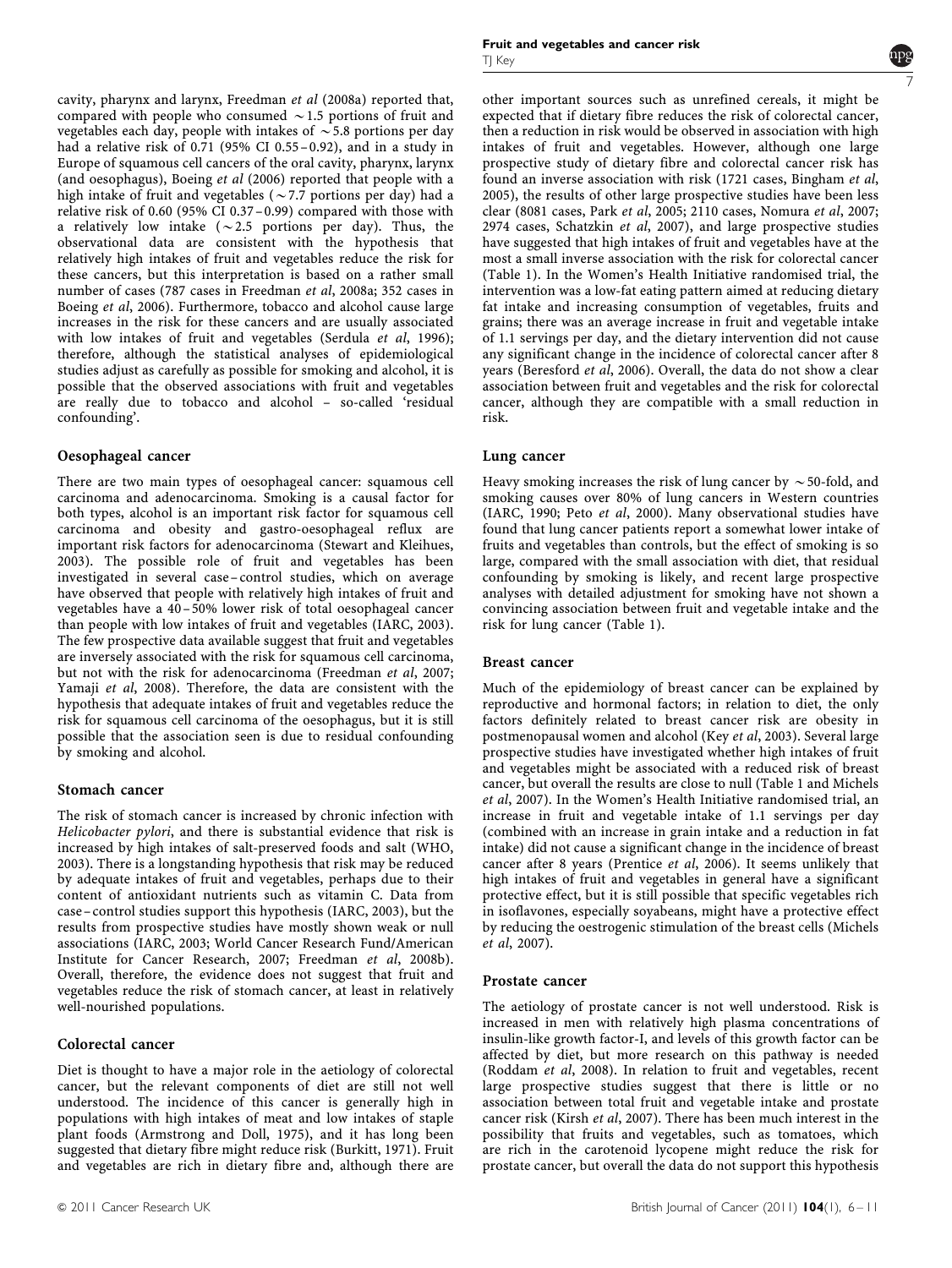Fruit and vegetables and cancer risk

TI Key

<span id="page-2-0"></span>

Table I Results from large prospective studies on fruit and vegetables and risk of colorectal cancer, lung cancer, breast cancer and all cancers

| Cancer site and study                                             | Reference                   | Number of<br>cancers | <b>RR (95% CI)</b><br>for high fruit<br>consumption | <b>RR (95% CI)</b><br>for high vegetable<br>consumption | <b>RR (95% CI)</b><br>for high fruit and vegetable<br>consumption |
|-------------------------------------------------------------------|-----------------------------|----------------------|-----------------------------------------------------|---------------------------------------------------------|-------------------------------------------------------------------|
| Colorectal cancer                                                 |                             |                      |                                                     |                                                         |                                                                   |
| <b>EPIC</b>                                                       | van Duijnhoven et al (2009) | 2819                 | $0.88$ $(0.76 - 1.01)$                              | $0.92(0.79 - 1.06)$                                     | $0.86$ $(0.75 - 1.00)$                                            |
| NIH-AARP                                                          | Park et al (2007)           | 2048 Men             | $1.06$ (0.91 - 1.23)                                | $0.82(0.71 - 0.94)$                                     | $0.91(0.78 - 1.05)$                                               |
|                                                                   |                             | 924 Women            | $1.09$ $(0.88 - 1.36)$                              | $1.12(0.90 - 1.38)$                                     | $1.08$ $(0.86 - 1.35)$                                            |
| Pooling Project (colon only)                                      | Koushik et al (2007)        | 5838                 | $0.93(0.85 - 1.02)$                                 | $0.94(0.86 - 1.02)$                                     | $0.91(0.82 - 1.01)$                                               |
| Lung cancer                                                       |                             |                      |                                                     |                                                         |                                                                   |
| <b>EPIC</b>                                                       | Büchner et al (2010)        | 1830                 | $0.80(0.66 - 0.96)$                                 | $0.96$ (0.79 - 1.17)                                    |                                                                   |
| NIH-AARP                                                          | Wright et al (2008)         | 3834 Men             | $0.91(0.82 - 1.02)$                                 | $0.93(0.83 - 1.03)$                                     | $0.93$ $(0.83 - 1.04)$                                            |
|                                                                   |                             | 2201 Women           | $0.97(0.84 - 1.11)$                                 | $1.05(0.92 - 1.21)$                                     | $0.98(0.85 - 1.13)$                                               |
| Pooling Project                                                   | Smith-Warner et al (2003)   | 3206                 | $0.77(0.67 - 0.87)$                                 | $0.88$ $(0.78 - 1.00)$                                  | $0.79(0.69 - 0.90)$                                               |
| Breast cancer                                                     |                             |                      |                                                     |                                                         |                                                                   |
| <b>EPIC</b>                                                       | van Gils et al (2005)       | 3659                 | $1.09(0.94 - 1.25)$                                 | $0.98$ $(0.84 - 1.14)$                                  |                                                                   |
| Pooling Project                                                   | Smith-Warner et al (2001)   | 7377                 | $0.93(0.86 - 1.00)$                                 | $0.96(0.89 - 1.04)$                                     | $0.93(0.86 - 1.00)$                                               |
| All cancers                                                       |                             |                      |                                                     |                                                         |                                                                   |
| EPIC                                                              | Boffetta et al (2010)       | 30604                | $0.94(0.90 - 0.98)$                                 | $0.93(0.89 - 0.97)$                                     | $0.89$ $(0.85 - 0.93)$                                            |
| Japan Public Health Center-Based<br>Prospective Study             | Takachi et al (2008)        | 3230                 | $1.02$ (0.90 - 1.14)                                | $0.94(0.84 - 1.05)$                                     | $0.96(0.85 - 1.07)$                                               |
| NIH-AARP Diet and Health Study                                    | George et al (2009)         | 35 071 Men           | $0.98(0.95 - 1.02)$                                 | $0.94(0.91 - 0.97)$                                     |                                                                   |
|                                                                   |                             | 15792 Women          | $0.99(0.94 - 1.05)$                                 | $1.04(0.98 - 1.09)$                                     |                                                                   |
| Nurses' Health Study and Health<br>Professionals' Follow-up Study | Hung et al (2004)           | 9261                 | $1.01(0.95 - 1.06)$                                 | $0.99(0.95 - 1.04)$                                     | $1.00$ (0.95 - 1.05)                                              |

Abbreviations: EPIC = European Prospective Investigation into Cancer and Nutrition; NIH-AARP = National Institutes of Health-American Association of Retired Persons Diet and Health Study; Pooling Project = Pooling Project of Prospective Studies of Diet and Cancer, a pooled analysis of primary data from 14 (colon cancer) and 8 (lung cancer, breast cancer) prospective studies in North America and Europe, respectively; RR (95% CI) = relative risk (95% confidence interval) of cancer for individuals in the highest category of consumption compared with those in the lowest category.

([Kavanaugh](#page-4-0) et al, 2007). Studies of soyabeans and prostate cancer have suggested that this vegetable may help to reduce risk, but the results are not conclusive ([Hwang](#page-4-0) et al, 2009).

# Overall cancer risk

Four large prospective studies have recently reported on the associations of fruit and vegetable consumption with overall cancer risk (Table 1). These results for all cancers provide some indication of potential public health impact, but need to be interpreted cautiously because they may be influenced by chance and confounding at cancer sites not thought to be linked to fruit and vegetable intake. There was no significant association of either fruit or vegetables with total cancer risk in the combined analysis of two Harvard cohorts (the Nurses' Health Study and the Health Professionals' Follow-up Study) or in the Japan Public Health Center-Based Prospective Study. In the EPIC study conducted in 10 European countries, there was a small but statistically significant reduction in total cancer risk associated with high consumption of both fruit and vegetables, which was largely due to associations with cancer sites caused by smoking and/or alcohol. In the NIH-AARP study, fruit was not significantly associated with cancer risk in men or women, and vegetables were not associated with risk in women; vegetables were inversely associated with cancer risk in men, but this association was not evident in an analysis restricted to never smokers. Together, these analyses of fruit and vegetables in relation to overall cancer risk indicate that there is little, if any, association except in relation to cancers caused by smoking and alcohol, and these associations might be due to residual confounding by these factors.

# Randomised trials of dietary antioxidants

Several large randomised trials have tested the hypothesis that supplements of  $\beta$ -carotene or other dietary antioxidants could prevent cancer. Apart from a possible beneficial effect of  $\beta$ -carotene combined with vitamin E and selenium in a poorly nourished population in China, no benefits have been found at any cancer site, and high-dose supplements of  $\beta$ -carotene may increase the risk of lung cancer in smokers ([Bjelakovic](#page-4-0) et al, [2008; Druesne-Pecollo](#page-4-0) et al, 2010).

# DISCUSSION

[Table 2](#page-3-0) summarises the observed associations of fruit and vegetable intake with the risk of common cancers. In the early 1990s, there was a widespread belief that an increase in fruit and vegetable consumption would produce important reductions in cancer rates; it now appears that this view was unduly optimistic, and it is useful to consider why research on this topic has been difficult to interpret and how to plan future research to clarify this area.

#### Bias, confounding and measurement error in observational studies

Most of the early studies on fruit and vegetables and cancer risk were case–control studies. These studies can be affected by bias: the cases have been diagnosed with cancer and their report of 'usual diet' may be affected by their illness or treatment, and the controls are intended to be a random sample of the whole population under study, but typically the response rate among potential controls is well below 100% and those who respond are relatively 'health conscious'. These two biases could explain the higher reported intake of fruit and vegetables among controls than cases in many case–control studies, and therefore more attention should be given to the results of prospective studies, in which comparisons within the study are not affected by these biases.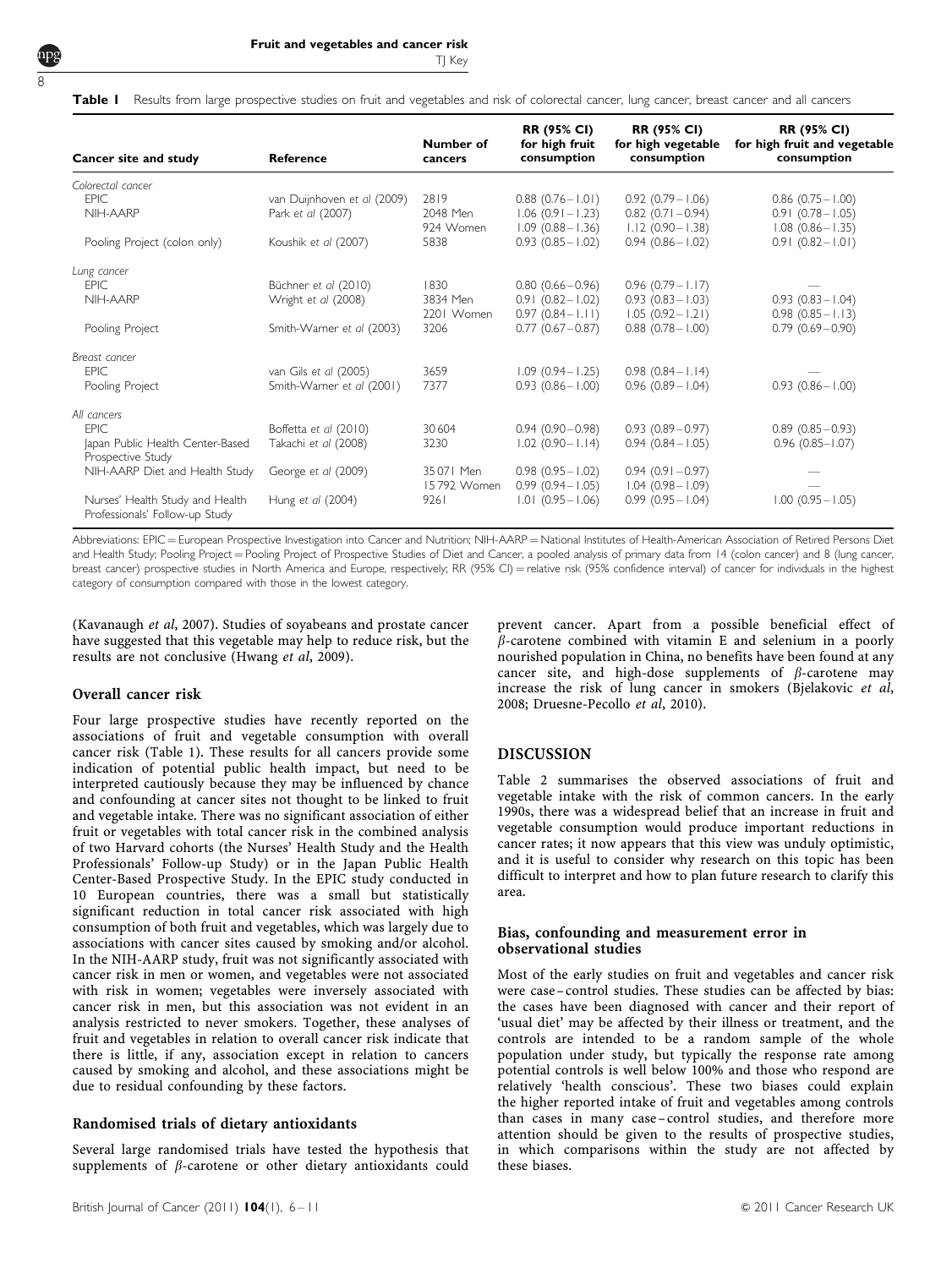<span id="page-3-0"></span>

| <b>Cancer site</b>               | Current evidence for association<br>with fruit and vegetables | <b>Comments</b>                                                                                            |  |  |
|----------------------------------|---------------------------------------------------------------|------------------------------------------------------------------------------------------------------------|--|--|
| Gastrointestinal tract           |                                                               |                                                                                                            |  |  |
| Oral cavity, pharynx, oesophagus | Consistent inverse association                                | Not clear if causal – might be due to residual confounding by other factors<br>such as tobacco and alcohol |  |  |
| Stomach                          | Generally little or no association                            |                                                                                                            |  |  |
| Colorectum                       | Inconsistent, weak, inverse association                       | Could be due to protective effect of dietary fibre                                                         |  |  |
| Lung                             | Inconsistent, weak, inverse association                       | Could be due to residual confounding by smoking                                                            |  |  |
| Breast                           | Little or no association                                      |                                                                                                            |  |  |
| Prostate                         | Little or no association                                      |                                                                                                            |  |  |

Table 3 Associations of fruit and vegetable intake with smoking and alcohol intake

|                                         |                              | Men                                                  | Women                        |                                                      |  |
|-----------------------------------------|------------------------------|------------------------------------------------------|------------------------------|------------------------------------------------------|--|
| <b>Fruit and</b><br>vegetable<br>intake | Current<br>smokers<br>$(\%)$ | Alcohol intake<br>$\geqslant$ 15 g per<br>day $(\%)$ | Current<br>smokers<br>$(\%)$ | Alcohol intake<br>$\geqslant$ 15 g per<br>day $(\%)$ |  |
| Fruit                                   |                              |                                                      |                              |                                                      |  |
| I owest fifth                           | 718                          | 38.3                                                 | 266                          | 17.2                                                 |  |
| Highest fifth                           | 4.1                          | 16.7                                                 | 78                           | 5.3                                                  |  |
| Vegetables                              |                              |                                                      |                              |                                                      |  |
| I owest fifth                           | 16.9                         | 32.1                                                 | 20.6                         | 12.6                                                 |  |
| Highest fifth                           | 6.2                          | 22.7                                                 | 10.3                         | 9.4                                                  |  |

Data for 288 109 men and 195 229 women in the National Institutes of Health-American Association of Retired Persons Diet and Health Study, adapted from [George](#page-4-0) et al (2009).

However, as with all observational studies, there remains the problem of confounding – the association of the factor under study with other factors which may be the true causes of the disease. Smoking and alcohol cause large increases in the risk for several cancers and are usually associated with low intakes of fruit and vegetables [\(Serdula](#page-5-0) et al, 1996); for example, in the NIH-AARP study, men and women with high intakes of fruit and vegetables were much less likely to smoke or to have a moderately high alcohol intake than men and women with low intakes of fruit and vegetables (Table 3). For lung cancer, heavy smoking increases risk by  $\sim$  50-fold (Peto *et al*[, 2000](#page-5-0)), whereas high intakes of fruit may be associated with a decrease in risk by  $\sim$  10% ([Table 1\)](#page-2-0). Thus, the adverse effect of heavy smoking on the risk of lung cancer is of the order of 500 times larger than the putative beneficial effect of a high fruit intake, and the apparent association of fruit intake with lung cancer risk could easily be explained by small imperfections in the ability to adjust for smoking. Theoretically, the possible relationship of fruit with lung cancer might be clarified by studying people who have never smoked, but lung cancer in never smokers is a rare disease and the data accumulated so far from prospective studies are not sufficient to draw conclusions.

In the recent large prospective studies, there has been little evidence that fruit and vegetables are associated with the risk for most types of cancer studied. The few significant associations observed have been in cancers strongly associated with smoking and/or alcohol consumption. In the EPIC study, for example, the relative risk for a 200 g per day increment in fruit and vegetable consumption was 0.92 (95% CI 0.90–0.95) for cancers associated with smoking, but  $0.98$  (95% CI  $0.97-1.00$ ) for cancers not associated with smoking ([Boffetta](#page-4-0) et al, 2010); it may be that fruit and vegetables ameliorate the adverse effects of smoking, but it is also possible that these results are due to confounding.

Questionnaires provide only moderately accurate estimates of food intake. Much of the measurement error is random, and the resulting misclassification of individuals tends to attenuate the size of any true associations of food intake with disease risk. The combination of confounding and measurement error makes it difficult to interpret the results of large studies when these show a small, but statistically significant, association of fruit and vegetables with cancer risk. Small associations might be explained by residual confounding, but on the other hand, if small observed associations are due to a real protective effect, then the true effect may be substantially larger and thus of greater public health importance.

#### Topics for further research

It is unlikely that fruit and vegetables have a 'broad spectrum' protective effect against cancer, and likely that some of the associations observed for particular cancer sites are simply due to confounding, particularly by smoking. This conclusion implies that, at least in relatively well-nourished westernised populations, a general increase in total fruit and vegetable intake will not have a large impact on cancer rates. This overall conclusion does not imply that there are no beneficial effects to discover, but future progress will depend on better understanding of the mechanisms by which cancer develops.

Fruit and vegetables might reduce cancer risk by supplying nutrients and thus preventing nutrient deficiency. A certain level of intake is needed to prevent nutrient deficiencies, but intakes above that level do not make the relevant tissues 'super healthy'; this could suggest that variation between individuals in fruit and vegetable intake would only affect cancer risk in populations in which some people had intakes so low that they were deficient in the relevant nutrients, and the importance of fruit and vegetables in populations, or subpopulations, with particularly low average intakes should be further investigated.

For most potential mechanisms by which fruit and vegetables might reduce cancer risk, some types of fruit and vegetables would be expected to be much more strongly associated with risk than others, and such associations might be missed in examinations of cancer risk in relation to total fruit and vegetable consumption. The best chance of identifying any true protective effects of fruit and vegetables may depend on better understanding of the aetiology of specific cancers. Much of the previous research on fruit and vegetables and cancer has been conducted without a good understanding of potential mechanisms. For example, many studies have focused on the hypothesis that carotenoids such as  $\beta$ -carotene might reduce cancer risk due to antioxidant effects, but the role of oxidation and antioxidants in the aetiology of cancer is not clear [\(Halliwell, 2007](#page-4-0)). There are, however, some cancers for which we now know quite a lot about the mechanism. For example, it is known that high levels of circulating oestrogens are associated with an increased risk of breast cancer in postmenopausal women; therefore, the possibility that isoflavones from soya beans might be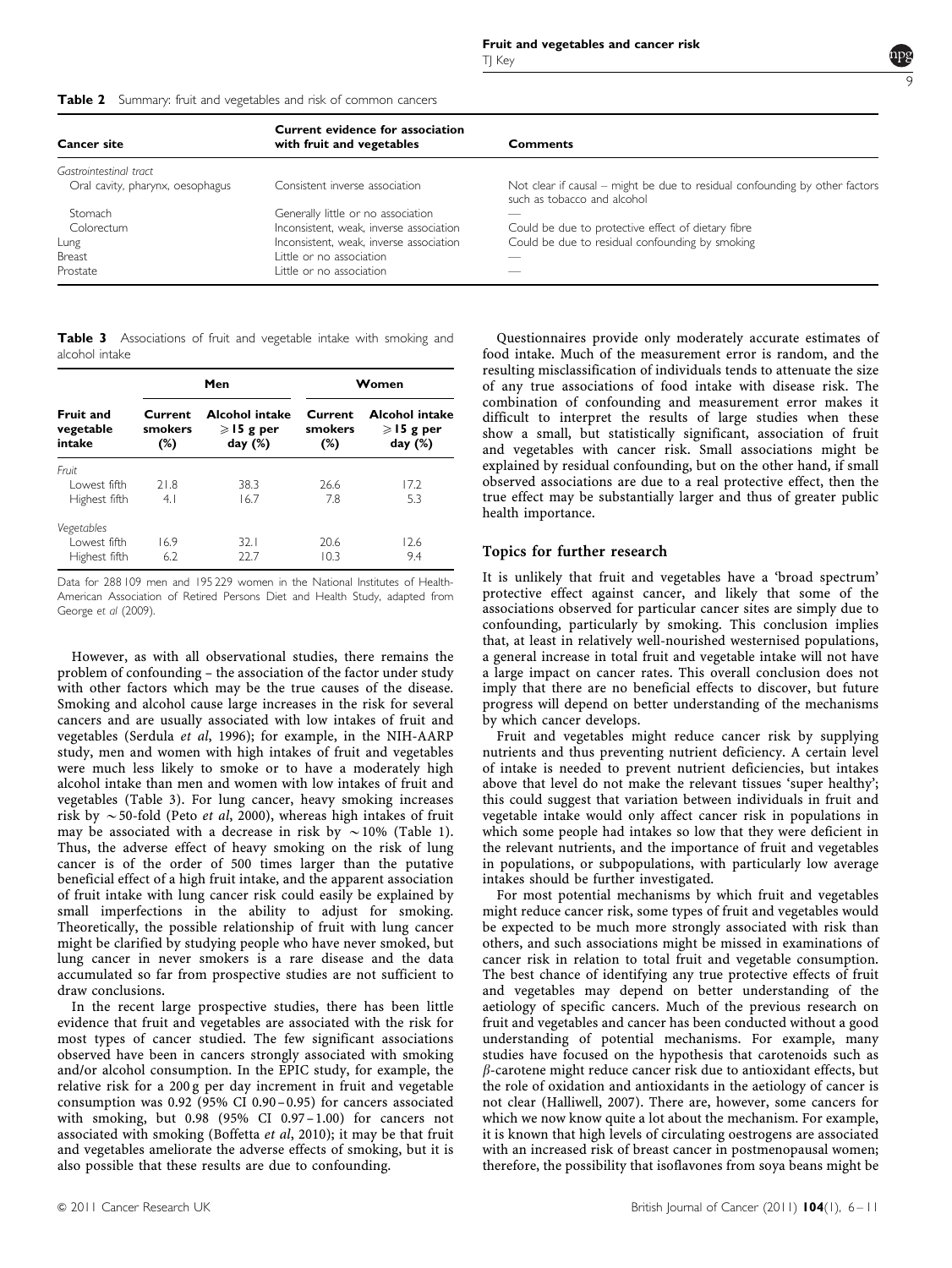<span id="page-4-0"></span>protective is plausible if these chemicals can reduce the oestrogenic effect of endogenous hormones (Key et al[, 2003\)](#page-5-0). To test this hypothesis, studies need to have reliable estimates of longterm exposure to isoflavones, and to be large enough to detect moderate effects; the anti-oestrogen tamoxifen reduces breast cancer risk by  $\sim$  40% (Cuzick et al, 2003), and it is probably unrealistic to expect dietary isoflavones to have such a large effect.

### **CONCLUSIONS**

General nutritional principles indicate that healthy diets should include at least moderate amounts of fruit and vegetables, sufficient to prevent deficiencies of any nutrients, especially micronutrients such as vitamin C, which are mostly supplied by fruits and vegetables. However, the available data suggest that general increases in fruit and

#### REFERENCES

- Armstrong B, Doll R (1975) Environmental factors and cancer incidence and mortality in different countries, with special reference to dietary practices. Int J Cancer 15(4): 617-631
- Beresford SA, Johnson KC, Ritenbaugh C, Lasser NL, Snetselaar LG, Black HR, Anderson GL, Assaf AR, Bassford T, Bowen D, Brunner RL, Brzyski RG, Caan B, Chlebowski RT, Gass M, Harrigan RC, Hays J, Heber D, Heiss G, Hendrix SL, Howard BV, Hsia J, Hubbell FA, Jackson RD, Kotchen JM, Kuller LH, LaCroix AZ, Lane DS, Langer RD, Lewis CE, Manson JE, Margolis KL, Mossavar-Rahmani Y, Ockene JK, Parker LM, Perri MG, Phillips L, Prentice RL, Robbins J, Rossouw JE, Sarto GE, Stefanick ML, Van Horn L, Vitolins MZ, Wactawski-Wende J, Wallace RB, Whitlock E (2006) Low-fat dietary pattern and risk of colorectal cancer: the Women's Health Initiative Randomized Controlled Dietary Modification Trial. JAMA 295(6): 643 – 654
- Bingham SA, Norat T, Moskal A, Ferrari P, Slimani N, Clavel-Chapelon F, Kesse E, Nieters A, Boeing H, Tjønneland A, Overvad K, Martinez C, Dorronsoro M, González CA, Ardanaz E, Navarro C, Quirós JR, Key TJ, Day NE, Trichopoulou A, Naska A, Krogh V, Tumino R, Palli D, Panico S, Vineis P, Bueno-de-Mesquita HB, Ocké MC, Peeters PH, Berglund G, Hallmans G, Lund E, Skeie G, Kaaks R, Riboli E (2005) Is the association with fiber from foods in colorectal cancer confounded by folate intake? Cancer Epidemiol Biomarkers Prev 14(6): 1552 – 1556
- Bjelakovic G, Nikolova D, Simonetti RG, Gluud C (2008) Systematic review: primary and secondary prevention of gastrointestinal cancers with antioxidant supplements. Aliment Pharmacol Ther 28(6): 689 – 703
- Bjelke E (1975) Dietary vitamin A and human lung cancer. Int J Cancer  $15(4): 561 - 565$
- Block G, Patterson B, Subar A (1992) Fruit, vegetables, and cancer prevention: a review of the epidemiological evidence. Nutr Cancer 18(1):  $1 - 29$
- Boeing H, Dietrich T, Hoffmann K, Pischon T, Ferrari P, Lahmann PH, Boutron-Ruault MC, Clavel-Chapelon F, Allen N, Key T, Skeie G, Lund E, Olsen A, Tjonneland A, Overvad K, Jensen MK, Rohrmann S, Linseisen J, Trichopoulou A, Bamia C, Psaltopoulou T, Weinehall L, Johansson I, Sánchez MJ, Jakszyn P, Ardanaz E, Amiano P, Chirlaque MD, Quirós JR, Wirfalt E, Berglund G, Peeters PH, van Gils CH, Bueno-de-Mesquita HB, Büchner FL, Berrino F, Palli D, Sacerdote C, Tumino R, Panico S, Bingham S, Khaw KT, Slimani N, Norat T, Jenab M, Riboli E (2006) Intake of fruits and vegetables and risk of cancer of the upper aero-digestive tract: the prospective EPIC-study. Cancer Causes Control 17(7): 957 – 969
- Boffetta P, Couto E, Wichmann J, Ferrari P, Trichopoulos D, Bueno-de-Mesquita HB, van Duijnhoven FJ, Büchner FL, Key T, Boeing H, Nöthlings U, Linseisen J, Gonzalez CA, Overvad K, Nielsen MR, Tjønneland A, Olsen A, Clavel-Chapelon F, Boutron-Ruault MC, Morois S, Lagiou P, Naska A, Benetou V, Kaaks R, Rohrmann S, Panico S, Sieri S, Vineis P, Palli D, van Gils CH, Peeters PH, Lund E, Brustad M, Engeset D, Huerta JM, Rodríguez L, Sánchez MJ, Dorronsoro M, Barricarte A, Hallmans G, Johansson I, Manjer J, Sonestedt E, Allen NE, Bingham S, Khaw KT, Slimani N, Jenab M, Mouw T, Norat T, Riboli E, Trichopoulou A (2010) Fruit and vegetable intake and overall cancer risk in the European Prospective Investigation into Cancer and Nutrition (EPIC). J Natl Cancer Inst 102(8): 529 – 537

vegetable intake would not have much effect on cancer rates, at least in relatively well-nourished populations. Future research may be productive if it can be focused on biological pathways known to be relevant in the development of specific types of cancer, and can reliably assess long-term intakes of relevant fruits and vegetables. Currently, advice in relation to diet and cancer should include the recommendation to consume adequate amounts of fruit and vegetables, but should put more emphasis on the well-established adverse effects of obesity and high alcohol intakes on cancer risk.

#### ACKNOWLEDGEMENTS

The author is funded by Cancer Research UK.

- Büchner FL, Bueno-de-Mesquita HB, Linseisen J, Boshuizen HC, Kiemeney LA, Ros MM, Overvad K, Hansen L, Tjonneland A, Raaschou-Nielsen O, Clavel-Chapelon F, Boutron-Ruault MC, Touillaud M, Kaaks R, Rohrmann S, Boeing H, Nöthlings U, Trichopoulou A, Zylis D, Dilis V, Palli D, Sieri S, Vineis P, Tumino R, Panico S, Peeters PH, van Gils CH, Lund E, Gram IT, Braaten T, Martinez C, Agudo A, Arriola L, Ardanaz E, Navarro C, Rodríguez L, Manjer J, Wirfält E, Hallmans G, Rasmuson T, Key TJ, Roddam AW, Bingham S, Khaw KT, Slimani N, Bofetta P, Byrnes G, Norat T, Michaud D, Riboli E (2010) Fruits and vegetables consumption and the risk of histological subtypes of lung cancer in the European Prospective Investigation into Cancer and Nutrition (EPIC). Cancer Causes Control 21(3): 357 – 371
- Burkitt DP (1971) Epidemiology of cancer of the colon and rectum. Cancer  $28(1): 3 - 13$
- Cuzick J, Powles T, Veronesi U, Forbes J, Edwards R, Ashley S, Boyle P (2003) Overview of the main outcomes in breast-cancer prevention trials. Lancet 361(9354): 296 – 300
- Druesne-Pecollo N, Latino-Martel P, Norat T, Barrandon E, Bertrais S, Galan P, Hercberg S (2010) Beta-carotene supplementation and cancer risk: a systematic review and metaanalysis of randomized controlled trials. Int J Cancer 127(1): 172 – 184
- Freedman ND, Park Y, Subar AF, Hollenbeck AR, Leitzmann MF, Schatzkin A, Abnet CC (2007) Fruit and vegetable intake and esophageal cancer in a large prospective cohort study. Int J Cancer 121(12): 2753 – 2760
- Freedman ND, Park Y, Subar AF, Hollenbeck AR, Leitzmann MF, Schatzkin A, Abnet CC (2008a) Fruit and vegetable intake and head and neck cancer risk in a large United States prospective cohort study. Int J Cancer 122(10): 2330 – 2336
- Freedman ND, Subar AF, Hollenbeck AR, Leitzmann MF, Schatzkin A, Abnet CC (2008b) Fruit and vegetable intake and gastric cancer risk in a large United States prospective cohort study. Cancer Causes Control 19(5): 459 – 467
- George SM, Park Y, Leitzmann MF, Freedman ND, Dowling EC, Reedy J, Schatzkin A, Hollenbeck A, Subar AF (2009) Fruit and vegetable intake and risk of cancer: a prospective cohort study. Am J Clin Nutr 89(1): 347 – 353
- Halliwell B (2007) Oxidative stress and cancer: have we moved forward? Biochem J 401(1): 1 – 11
- Hung HC, Joshipura KJ, Jiang R, Hu FB, Hunter D, Smith-Warner SA, Colditz GA, Rosner B, Spiegelman D, Willett WC (2004) Fruit and vegetable intake and risk of major chronic disease. J Natl Cancer Inst 96(21): 1577 – 1584
- Hwang YW, Kim SY, Jee SH, Kim YN, Nam CM (2009) Soy food consumption and risk of prostate cancer: a meta-analysis of observational studies. Nutr Cancer 61(5): 598-606
- International Agency for Research on Cancer (1990) Cancer: Causes, Occurrence and Control. IARC: Lyon
- International Agency for Research on Cancer (2003) IARC Handbooks of Cancer Prevention. Volume 8. Fruit and Vegetables. IARC Press: Lyon
- Kavanaugh CJ, Trumbo PR, Ellwood KC (2007) The U.S. Food and Drug Administration's evidence-based review for qualified health claims: tomatoes, lycopene, and cancer. J Natl Cancer Inst 99(14): 1074-1085